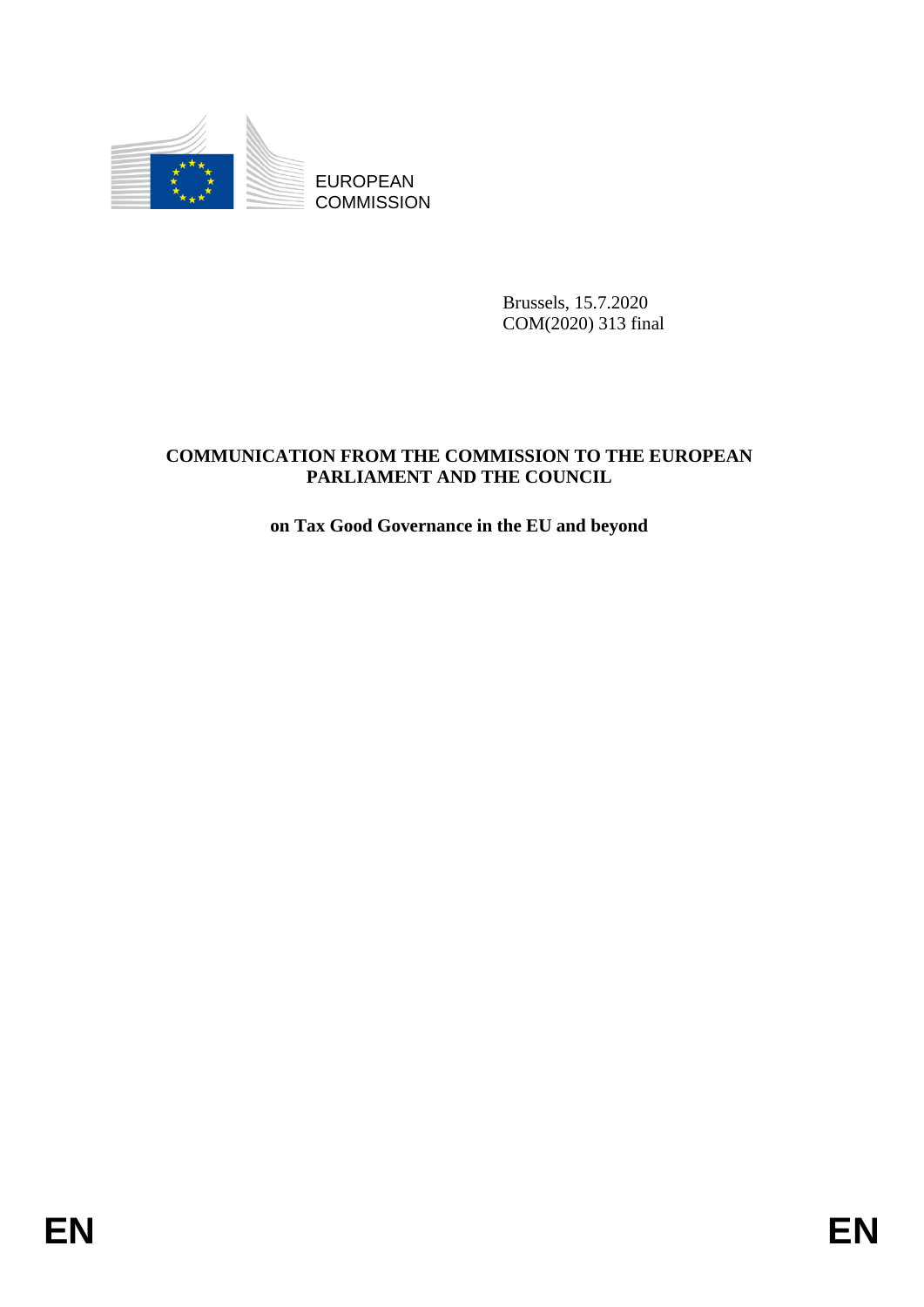### *1. INTRODUCTION*

Fair taxation is central to the EU's social and economic model and its sustainability. It is essential for sustainable revenues, a competitive business environment and overall taxpayer morale. It is crucial to meet some of the EU's core objectives, including a just society, a strong Single Market with sustainable revenues, a level-playing field for all companies, and a stable economy built on growth, jobs and investment. For those reasons, President von der Leyen has stressed that a fair tax system, where everybody pays their fair share, is one of the priorities for the Commission. In view of the global recovery, it is equally important for partner countries that the recovery is supported by domestic resource mobilization with a functioning taxation system at the heart of it. This will help in addressing the socio-economic consequences of the COVID-19 crisis.

The European Parliament<sup>1</sup> has also repeatedly called for EU action to clamp down on harmful tax competition and aggressive tax planning and to tackle tax havens, for fairer and more effective taxation and to reduce the risk of money laundering. The agenda for fair taxation will be all the more important in the months and years ahead, as the EU works to recover from the fallout of the COVID-19 crisis and to accelerate the green and digital transition. It will be crucial for stable public revenues, a healthy business environment and investment in public services, correcting market failures, and sending the right price signals for sustainable consumption, which will help to pave the way for a swift and sustainable recovery across the EU and beyond, as stressed in the recent Commission Communication 'Europe's moment: Repair and Prepare for the Next Generation<sup>2</sup>.

Tax good governance is the foundation on which fair taxation is built. Broadly, tax good governance encompasses tax transparency, fair tax competition, the absence of harmful tax measures and the application of internationally agreed standards. In recent years, there has been significant action – at EU and international level – to strengthen these principles and to ensure that they are upheld.

The Commission has pushed an ambitious agenda to improve tax good governance and clamp down hard on tax abuse, in the EU and beyond. As a result, Member States are now equipped with a robust tax transparency framework, common anti-tax avoidance measures and a new mechanism for resolving tax disputes. Enhanced transparency requirements for legal entities and arrangements have reduced risks of misuse for tax avoidance. Tax crimes have been added to the scope of predicate offences to money laundering and all professionals offering advice or assistance on tax matters are now subject to EU anti-money laundering/countering the financing of terrorism obligation to reduce criminals' avenues to launder their illicit proceeds. Through state aid cases and European Semester recommendations, the Commission has challenged harmful competition and called out unfair tax practices. In addition, Member

 $\overline{a}$ 

<sup>&</sup>lt;sup>1</sup> TAXE committee resolution of 25 November 2015 on tax rulings and other measures similar in nature or effect; TAX2 committee resolution of 6 July 2016 on tax rulings and other measures similar in nature or effect, PANA committee recommendation of 13 December 2017 following the inquiry into money laundering, tax avoidance and tax evasion, TAX3 resolution of 26 March 2019 on financial crimes, tax evasion and tax avoidance.

<sup>2</sup> COM(2020)456 final.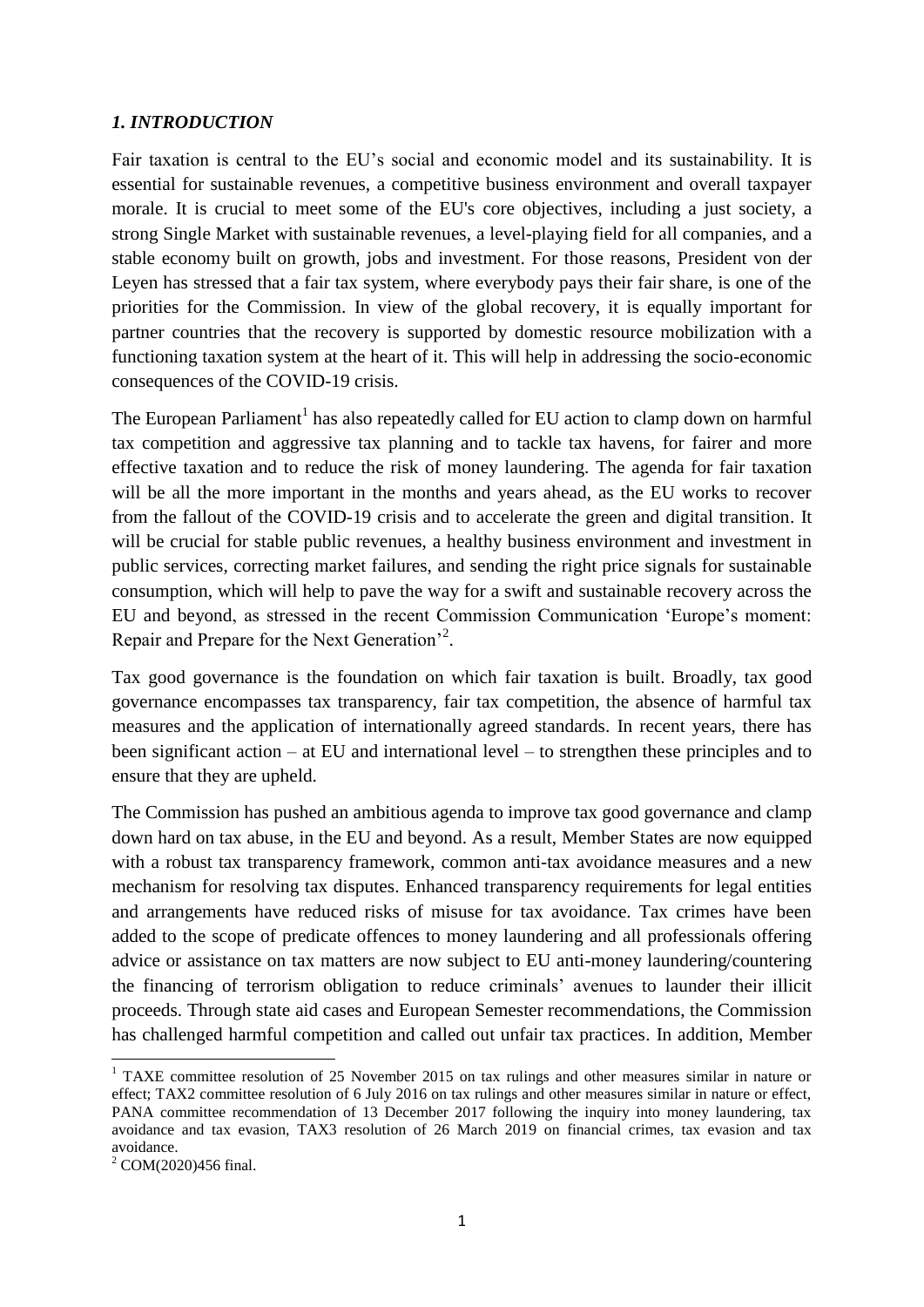States continue to peer review each others' tax regimes, under the Code of Conduct on Business Taxation ("Code"), to ensure that they comply with the principles of fair tax competition.

In parallel, the EU has worked to promote higher levels of tax good governance internationally too. It has strongly supported the OECD's work on tax transparency and Base Erosion and Profit Shifting (BEPS), and set an example globally by integrating the new global norms into EU law. Many of the new initiatives implemented at EU level have an external element – including Country-by-Country Reporting, the common hybrid mismatch rules and requirements for tax advisors to report tax-planning schemes. In addition, by launching the work on the fair taxation of the digital economy, the EU helped to provide new impetus into international discussions on this issue.

The Commission's 2016 External Strategy for Effective Taxation<sup>3</sup> provided a coherent and holistic approach for the EU to promote tax good governance globally and to engage with its international partners on tax matters. The primary focus of the External Strategy was to strengthen the cooperation with third countries on tax good governance issues, through clauses in bilateral agreements, support to developing countries on tax matters and measures to prevent negative spillovers from tax policies in the EU. However, the Strategy also launched a new tool to encourage the EU's international partners to adhere to agreed tax good governance standards, through the EU listing process.

All of these initiatives have contributed to creating a fairer tax environment in the EU and beyond. However, new challenges continue to emerge and the EU's instruments to regulate fair tax competition and deter harmful tax practices – inside and outside the EU - need to keep pace. Globalisation, digitalisation and modern business models are creating new limits for tax competition and new opportunities for aggressive tax planning. The EU's tax good governance agenda must continue to evolve, to prevent losses to national and EU budgets and to ensure that EU citizens and businesses can continue to rely on fair and effective taxation in the future.

The present Communication is part of a Tax Package for fair and simple taxation supporting the recovery of the EU, which includes a Communication for an Action Plan that presents a number of upcoming initiatives in the field of direct and indirect taxation concerning the fight against tax fraud and the simplification of tax regimes<sup>4</sup>, as well as a legislative proposal<sup>5</sup> to revise the directive on administrative cooperation<sup>6</sup>.

Further action will ensure that EU tax law is aligned with the modern economy and adapted to any international developments on corporate tax reform. To complement these measures, the Communication focusses primarily on the soft law measures and external actions, taking stock of the experience so far and identifying changes that are needed in this field. On this

1

<sup>3</sup> COM(2016) 24 final.

<sup>4</sup> COM(2020) 312 final.

<sup>&</sup>lt;sup>5</sup> COM(2020) 314 final.

 $6$  Council Directive 2011/16/EU of 15 February 2011 on administrative co-operation in the field of taxation, OJ L 64, 11.3.2011, p. 1.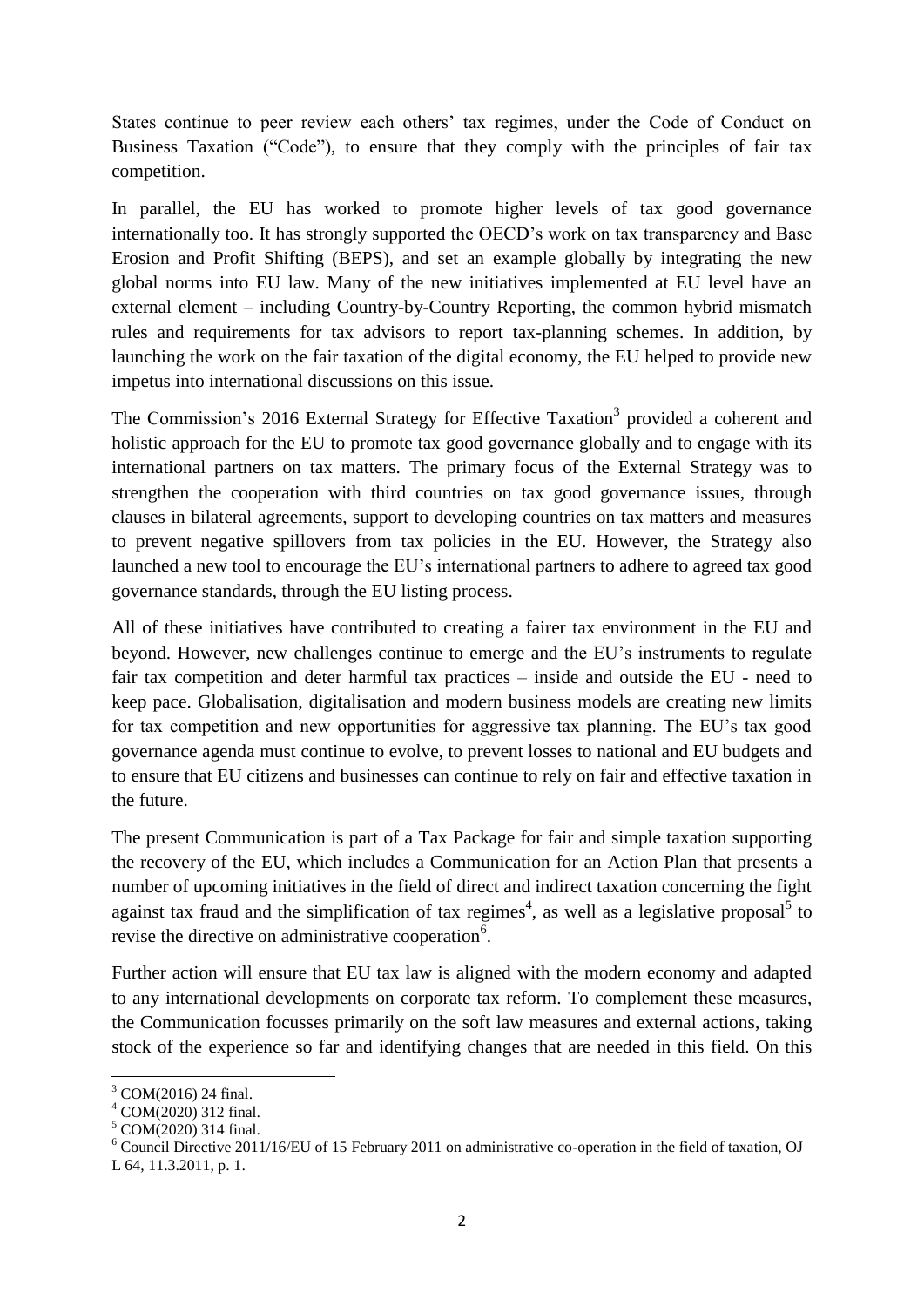basis, it sets out the priority areas for action over the coming years, to enhance tax good governance standards and ensure fair taxation.

# *2. REFORM OF THE CODE OF CONDUCT ON BUSINESS TAXATION*

The Code of Conduct for Business Taxation (the "Code") has been the EU's primary instrument to prevent harmful tax competition, since its creation in 1997. It works on the premise that, whilst tax competition among countries is not problematic *per se*, there need to be common principles on the extent to which they can use their tax regimes and policies to attract businesses and profits. This is particularly important in a Single Market, where the Treaty freedoms increase the mobility of profits and investment.

The Code is a soft law instrument, that operates on the basis of peer review and peer pressure between Member States. It sets out principles for fair tax competition and is used to determine whether a tax regime is harmful or not. The Code of Conduct Group, composed of high-level national representatives, oversees Member States' compliance with the Code. It assesses Member States' tax measures and determines whether they are harmful, based on a technical analysis from the Commission. If the tax measure is found to be harmful, the Member State in question must amend or abolish it. Since the Code was established, over 400 tax regimes have been assessed in the EU and around 100 of these were found to be harmful.

In addition to the Code's achievements within the EU, it has also had a remarkable impact on the global tax environment in recent years. This is because it has been the basis for assessing third countries in the context of the EU list of non-cooperative tax jurisdictions (see point 2 below). The central role of the Code for the EU listing process underlines its importance as a tool to combat harmful tax competition and promote tax good governance principles widely.

However, in spite of the Code's achievements, it is clear that it is in need of reform and modernisation. The nature and form of tax competition have changed substantially over the past two decades and the Code has not evolved to meet the new challenges. Globalisation, digitalisation, the growing role of multinationals in the world economy, the increased importance of intangible assets, and the reduction of barriers for business have all intensified the pressure on states to use taxation to compete for foreign investment. This has prompted tax competition to escalate and evolve, testing the very parameters of fairness. In this context, both Member States and the European Parliament have questioned the ability of the Code to tackle contemporary forms of harmful tax competition. The effectiveness of the Code should be substantially improved, in light of today's realities outlined above.

# *2 (a) Timing the reform for maximum effect*

The timing of the Code reform must be carefully considered, to ensure that the result is as ambitious and effective as possible. The ongoing international discussions on the reform of corporate taxation, steered by the OECD, could have a major impact on the accepted limits of tax competition in the future. In particular, if minimum effective taxation becomes a global standard, there will be a new floor on how low countries can go in using their tax rates to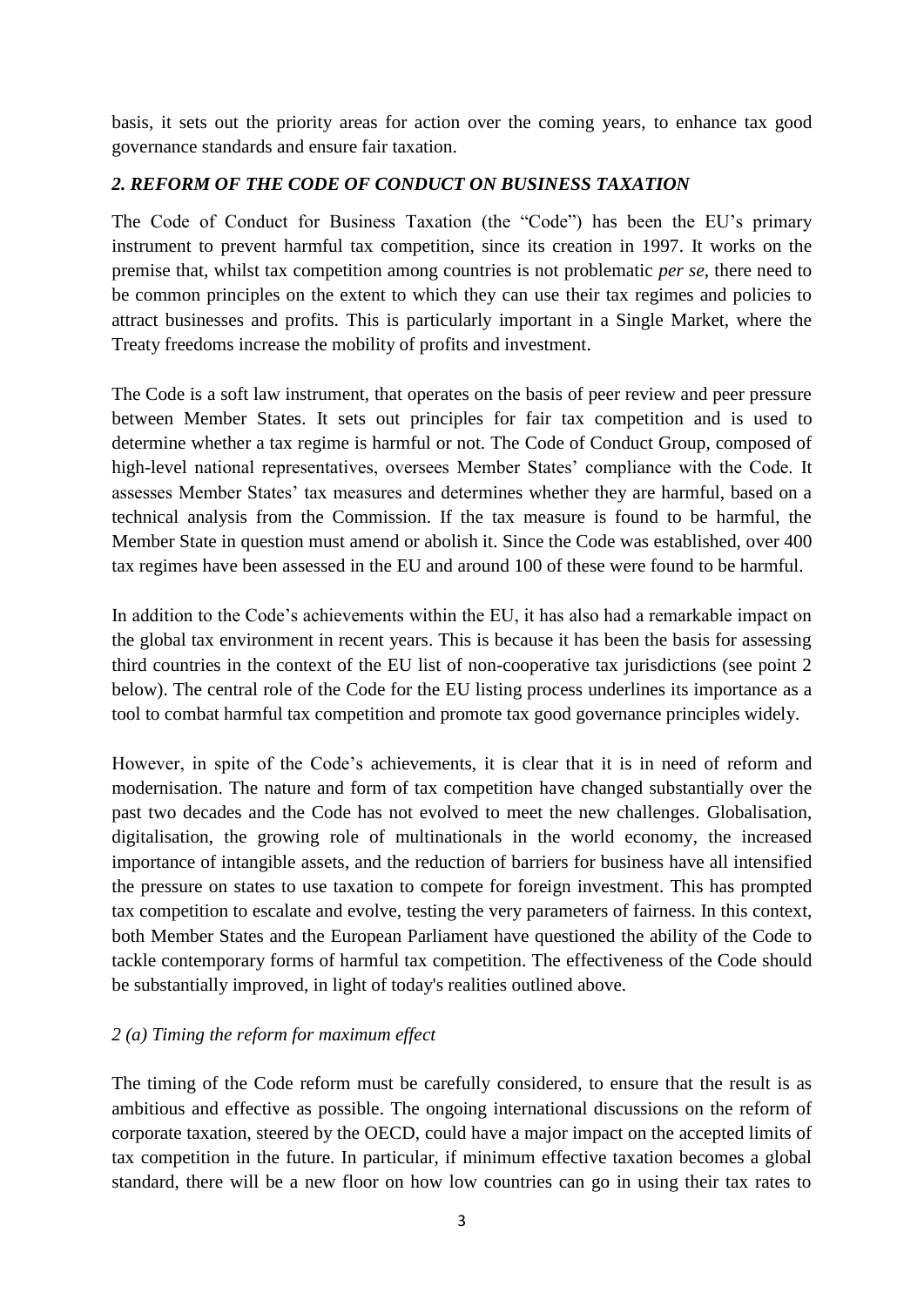attract foreign businesses and investment. This will clearly have to be integrated into the EU's actions on fair tax competition, within a reformed Code of Conduct. At the same time, if there is no consensus on minimum taxation at global level, this concept needs to be introduced in the Code as an EU standard, to modernize and clarify the concept of harmful tax competition and to ensure that all businesses pay their fair amount of tax when they generate profits in the Single Market.

# *2 (b) Reviewing the scope and criteria of the Code*

In the meantime, however, there are a number of issues that can already be considered in the context of a future reform of the Code.

For a start, the scope of the Code should be widened, to cover all measures which pose a risk to fair tax competition. The definition of the scope should be amended to cover further types of regimes and general aspects of the national corporate tax systems as well as relevant taxes other than corporate tax. Under the current scope of the Code, there are too many types of harmful regimes that can escape assessment. For example, the Code only looks at specific tax measures and regimes. However, increasingly, countries are using the general structures of their tax systems to engage in tax competition, for instance by providing particular tax residency rules which can lead to double non-taxation or tax exemptions for foreign income, which may favour harmful tax practices without appropriate safeguards. In addition, the Code does not cover special citizenship schemes or measures to attract expatriates or wealthy individuals, even though these are often a back door to unfairly attracting business and investment from other countries. Recent studies by the  $OECD<sup>7</sup>$  also suggest that citizenship schemes may be used to avoid tax transparency rules. It is therefore important to examine the use of citizenship schemes such as Golden Visas when reforming the Code.

The Code should also be updated to ensure that all cases of very low taxation are examined – inside and outside the EU. The EU already requires third countries with zero or no taxation to implement strict economic substance and transparency standards, to avoid being put on the EU list. These requirements should be formally integrated into the Code, so that there is full coherence between the criteria applied within the EU and in relation to third countries.

# *2 (c) Improving the governance of the Code*

The reform of the Code should also consider how it can be applied more transparently and effectively. While there have been some improvements to the governance of the Code of Conduct Group in recent years, there is scope to do more. The Code of Conduct Group could make more information publicly available on its dedicated website and inform the public and stakeholders of milestones in its work. The Group could also introduce qualified majority voting, to speed up decision-making, and consider effective consequences for Member States that do not comply with the Group's decisions on time.

**<sup>.</sup>** 7 https://www.oecd.org/tax/automatic-exchange/crs-implementation-and-assistance/residence-citizenship-byinvestment/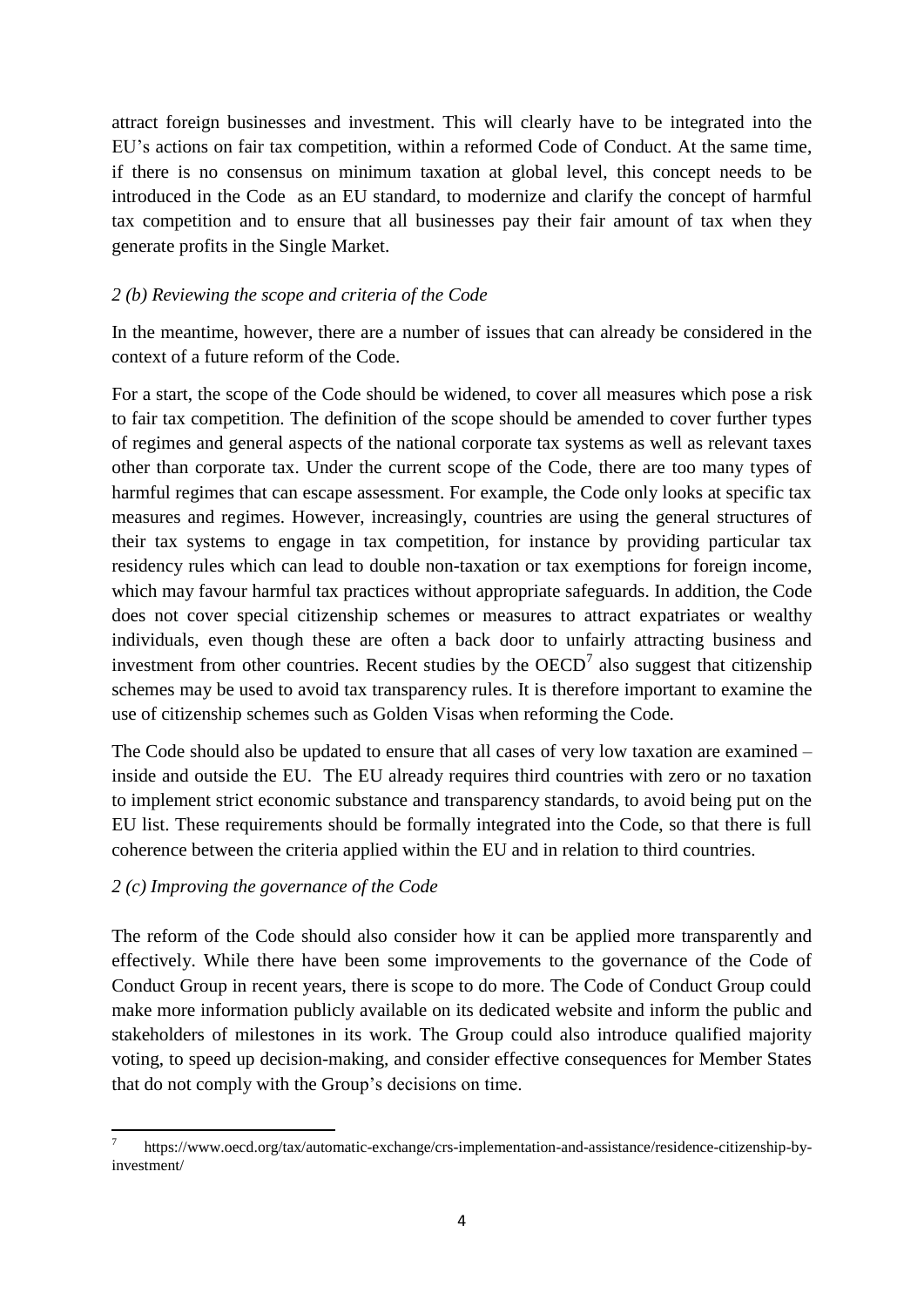The Commission invites Member States to start discussing the proposals under 1 (a) –(c) for an ambitious reform of the Code, while awaiting the outcome of the international tax discussions (according to the OECD's work plan there should be sufficient clarity on the outcome of the international work on tax reform by the end of the year). The Commission will work with Member States to elaborate a concrete plan to reform the Code, so that it is better fit to tackle the modern challenges of tax competition – within the EU and externally.

# *3. REVIEW OF THE EU LIST OF NON-COOPERATIVE JURISDICTIONS*

While the Code was initially developed as an instrument to regulate internal tax competition in the EU, its focus has more recently broadened to address the external dimension of this policy area, as well. Principles of fair tax competition, set out in the Code, are among the criteria used to assess third countries under the EU listing process. The aim is to improve the global tax governance context, ensure a level playing field at international level and support third countries governments in their effort to implement commitments and actions taken at global level (for instance in the framework of the G20 anti-Base Erosion and Profit Shifting initiatives or the Addis Ababa Action Agenda).

The EU list of non-cooperative tax jurisdictions was first proposed in the Commission's 2016 External Strategy, as a tool to deal with external risks of tax abuse and unfair tax competition. Since then, it has become a powerful tool to promote tax good governance internationally and has contributed to fighting tax avoidance and tax evasion worldwide. In the four years since the listing process started, 95 jurisdictions have been assessed against three key criteria: tax transparency, fair taxation and the implementation of the OECD Base Erosion and Profit Shifting (BEPS) minimum standards. If a jurisdiction is found to be deficient in one or more of these criteria, it is asked to commit to address the problems within a set deadline.

By the start of 2020, over 120 harmful tax regimes had been eliminated globally $\delta$ , in direct response to the EU listing process. Dozens of third countries had also taken concrete measures to improve their tax transparency standards, in line with EU requirements. This raises the level of tax good governance globally, creates a level playing field amongst international players and reduces the opportunities for tax abuse. As such, the EU list has benefits beyond the EU's borders, particularly for developing countries, who are disproportionately impacted by illicit financial flows.

The EU listing process has created a new basis for the EU to engage with partners countries, on tax issues of mutual interest, in line with its efforts to foster good global tax governance. Dialogue and outreach are a central part of the exercise. The Commission Services' regular discussions with the jurisdictions, in coordination with the European External Action Service, have assisted dozens of them to comply with the required standards. This new channel of engagement on tax issues has allowed for constructive dialogue with partner countries in today's fast-paced, globalised and digitalised economy, and should be continued.

**.** 

<sup>8</sup> https://data.consilium.europa.eu/doc/document/ST-8603-2020-REV-1/en/pdf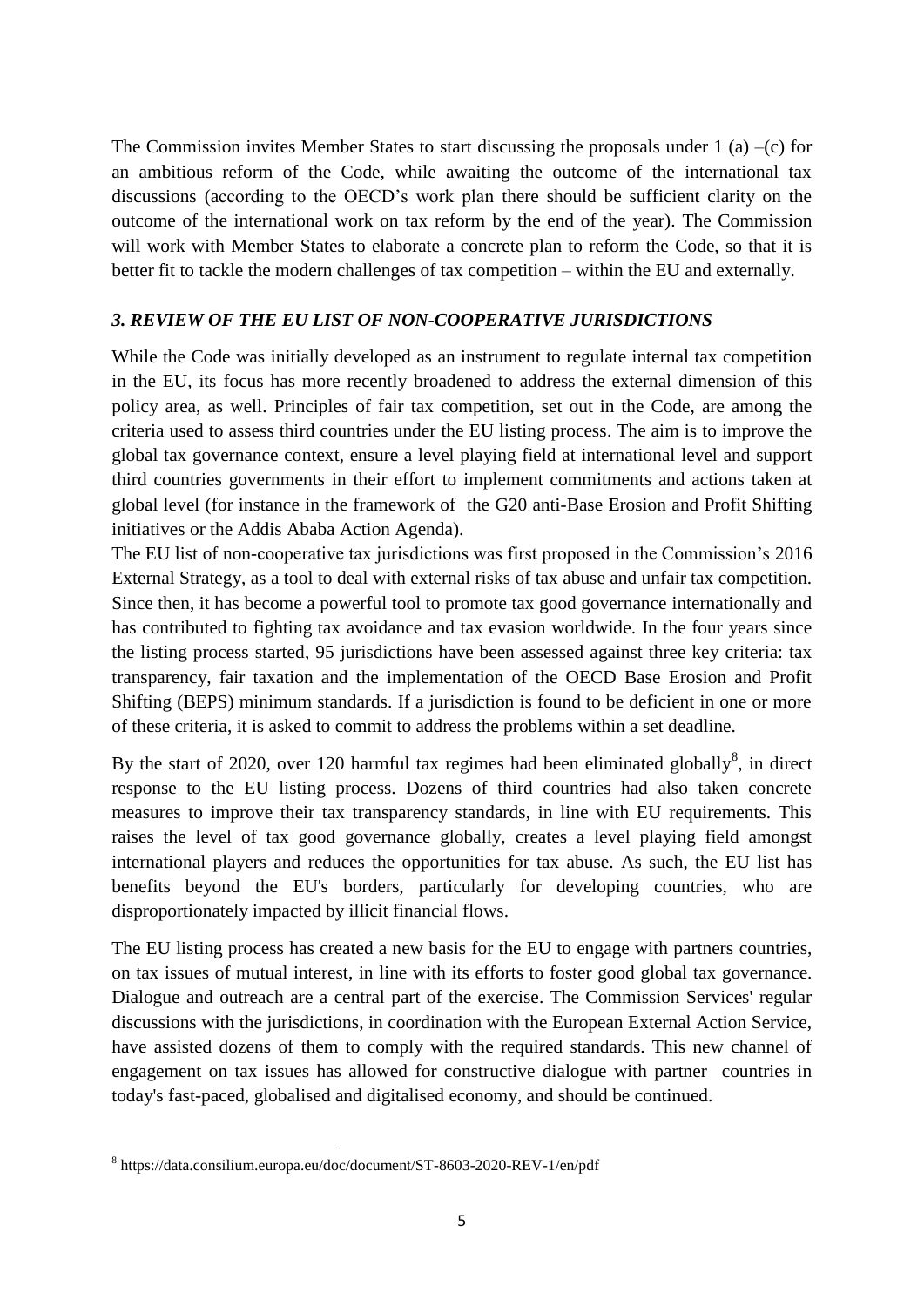Four years after the launch of this new listing exercise, the Commission believes that it is high time to take stock of the experience gained so far and to review how it can remain effective, fair and fit for new challenges as they continue to emerge.

# *3 (a) Reviewing the geographical scope of the EU list*

When the EU listing process was launched in 2016, EU Member States selected the jurisdictions to bring into its scope, based on an objective scoreboard of indicators developed by the Commission. Member States used this scoreboard as a basis for deciding which jurisdictions to screen, also taking into account other relevant factors, such as the presence of a financial centre. Member States decided from the outset to exclude least developed countries from the EU listing process, given their limited capacity to comply with the criteria within the required deadlines. For similar reasons, some flexibility has been introduced for developing countries without a financial centre, when it comes to the criteria and timelines they must respect.

After several years of practical experience implementing the EU listing process with the selected jurisdictions, Member States have indicated a wish to review the geographical scope of the list. In particular, they are keen to ensure that all risk areas have been covered and that comparable jurisdictions are being treated in a fair and even manner under the EU process.

To facilitate this reflection, the Commission will update by the end of 2020 the original scoreboard used to select the most relevant jurisdictions to screen. The new scoreboard will reflect the most recent data, as well as developments in the global economy and tax policy. It will include additional sources of information to offer a comprehensive picture of the EU's economic and financial links with third countries. In addition, the Commission will take into account the new methodology to identify high-risk third countries for anti-money laundering and terrorist financing purposes<sup>9</sup>, to ensure that the two listing processes are mutually reinforcing. The revision of the scoreboard will help EU Member States to identify additional countries they may wish to screen, based on objective criteria, and will make the process more stable and predictable for the EU partners.

# *3 (b) Reviewing EU listing criteria*

A discussion on the geographical scope of the EU list will also need to consider the criteria that selected jurisdictions must comply with. Removing any jurisdiction that is currently in the scope of the EU list would impact on the level playing field and undermine the very positive work that most of these jurisdictions have already done. However, there should be a reflection on whether the EU listing criteria could be applied in a more targeted way for certain jurisdictions.

The experience with the EU listing process so far has shown that certain jurisdictions, in particular developing partners, face capacity constraints when implementing some of their

**<sup>.</sup>** <sup>9</sup> https://ec.europa.eu/info/files/200507-anti-money-laundering-terrorism-financing-action-plan-methodology\_en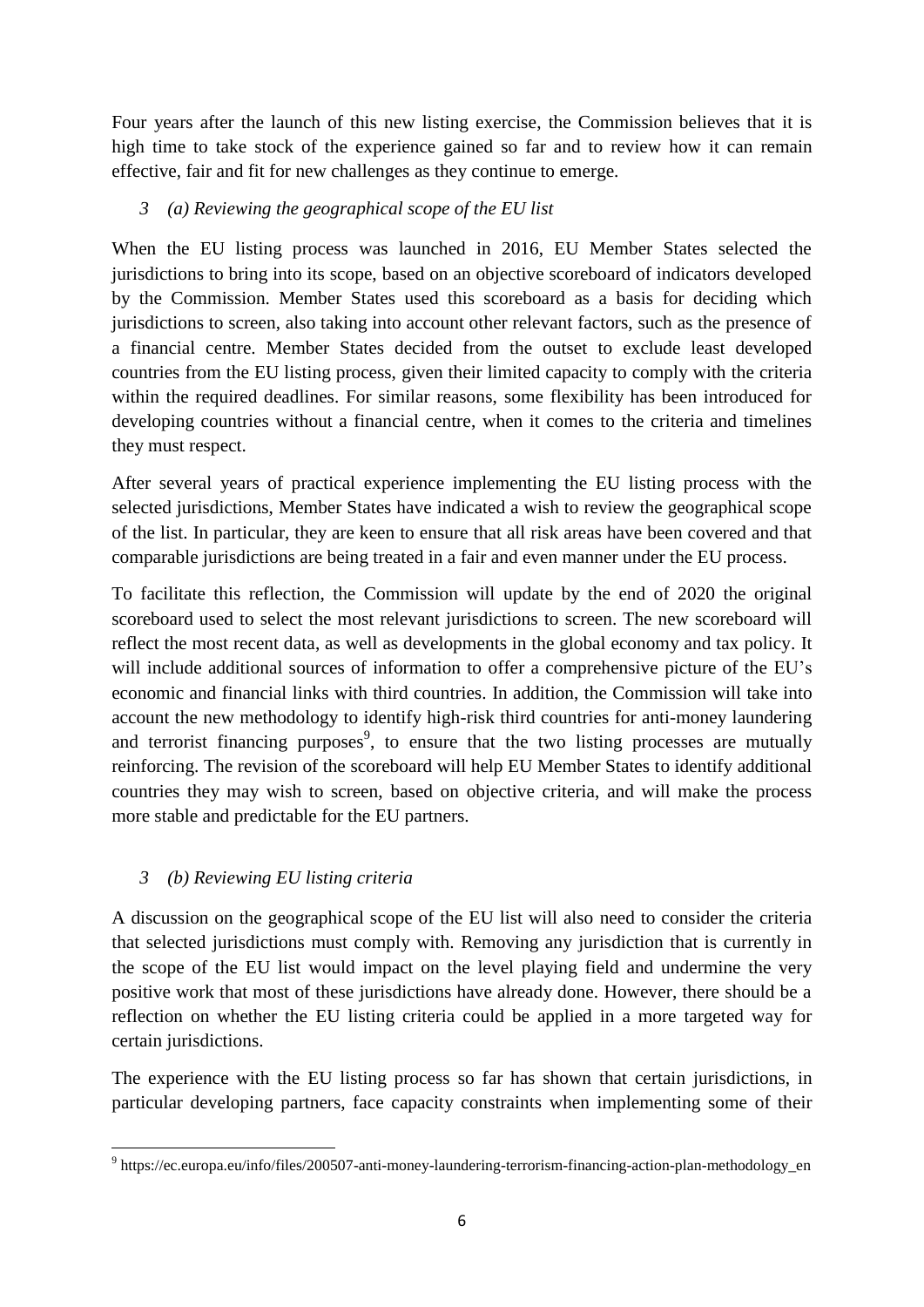commitments. There is a need to consider whether all criteria are relevant for all jurisdictions, based on the potential risk of their economic and tax environment. For low-risk developing countries, it could be an option to only apply the criteria that are most relevant. There is already a precedent for this in the listing process, as developing countries without a financial centre do not have to comply with the automatic exchange of information criterion. Alternatively, or in tandem, the EU list deadlines can be adapted for countries with severe capacity constraints or without financial centres, to reflect the particular situation of the jurisdictions concerned.

Beyond this, the tax good governance criteria used for the listing process should be examined more generally, to ensure that they are up-to-date and adequately ambitious. As a first step, they should be updated to reflect the latest international developments in the fight against tax avoidance and evasion, including in the area of beneficial ownership<sup>10</sup> and the implementation of OECD minimum standards on Base Erosion and Profit Shifting.

Discussions at international level on taxation of the digital economy and global tax reform will also need to be taken into account in the EU listing criteria. This is particularly important if there is a global consensus on minimum effective taxation. This issue should be looked at in tandem with the future reform of the Code, once the outcome of the international tax reform discussions are clearer.

In the same vein, the criteria should also be reviewed to ensure that they are being applied widely enough to capture all risks. Work has already started in this respect. For example, in 2019, Member States decided to look at certain broad tax exemptions, which could pose the same risk of preferential tax regimes. The Commission will continue to review the international tax landscape to identify any new business and tax planning practices that could be problematic.

Finally, it is important to closely monitor the jurisdictions that have already been cleared under the EU listing process. This will ensure that the reforms are effectively implemented and there is no backtracking. The Commission will conduct this monitoring and report to the Member States. It will also coordinate with the OECD to ensure that the EU and international monitoring processes are as aligned as possible.

# *3 (c) Boosting transparency and accountability*

The EU listing process has created a new framework for regular discussion between the EU and its international partners on tax good governance issues. The Commission has always put strong emphasis on the need for dialogue and engagement with the third countries concerned.

 $\overline{a}$  $10$  With due regard to the work in this area at international level. In the context of the EU anti-money laundering/counter-terrorism financing listing process, which more broadly focuses on beneficial ownership aspects, additional requirements compared to international standards could be introduced, in line with the priorities highlighted by the Commission in the Action plan for a comprehensive Union policy on preventing money laundering and terrorism financing (See: [https://ec.europa.eu/finance/docs/law/200507-anti-money](https://ec.europa.eu/finance/docs/law/200507-anti-money-laundering-terrorism-financing-action-plan_en.pdf)[laundering-terrorism-financing-action-plan\\_en.pdf](https://ec.europa.eu/finance/docs/law/200507-anti-money-laundering-terrorism-financing-action-plan_en.pdf) ).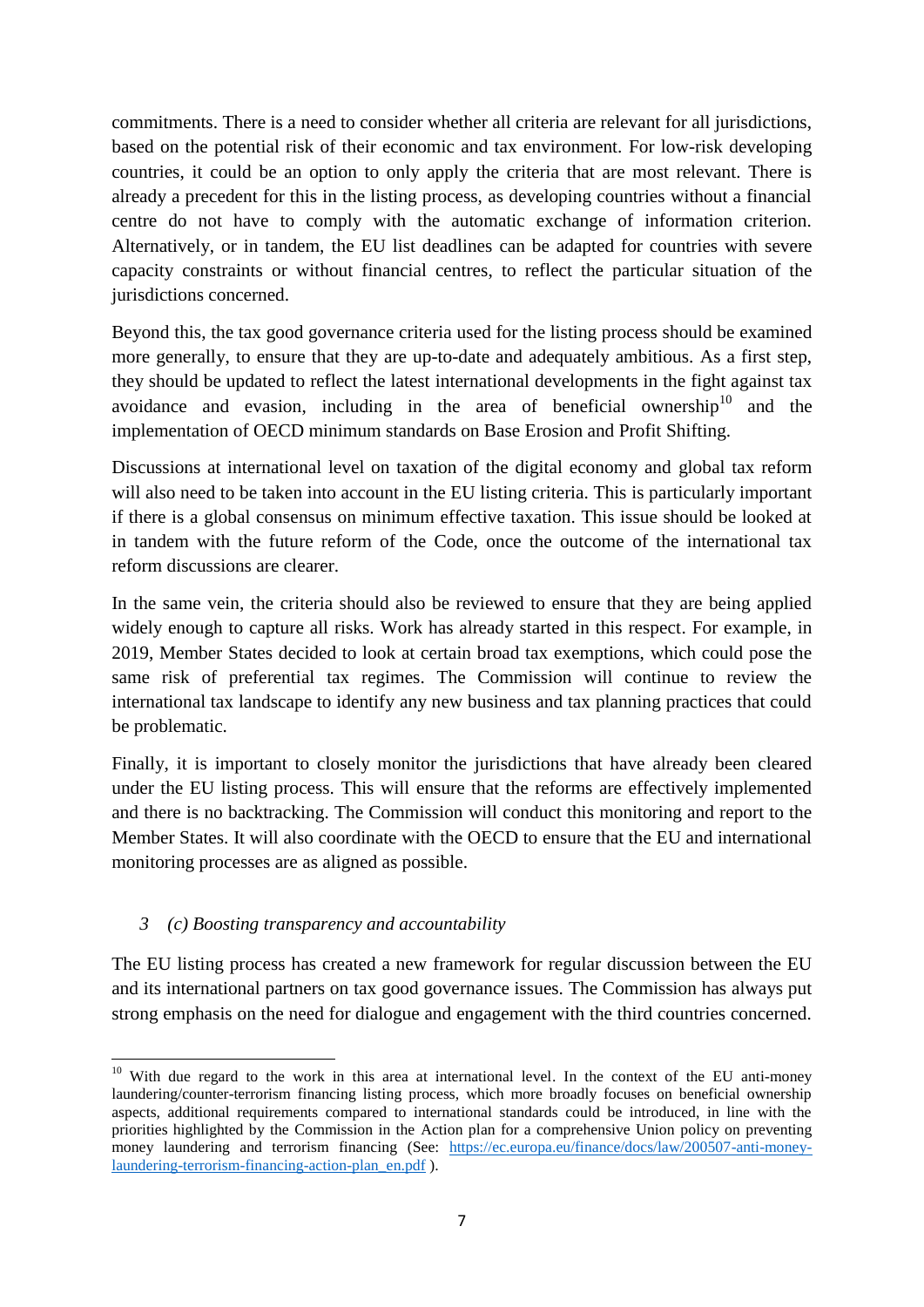Over the past four years, there have been thousands of contacts and exchanges at technical, diplomatic and political level, both directly and through multilateral fora. This has helped to clarify the EU's expectations when it comes to tax good governance worldwide, while also allowing the EU to better understand the positions of its global partners on tax good governance issues. The Commission is committed to further strengthening this positive dialogue process, moving forward, in cooperation with the High Representative. In this respect, it will work to establish an annual gathering for representatives of the jurisdictions, to discuss EU listing issues and to share information and best practices.

The Commission will also draw on the dialogue with third countries to identify reasonable concerns, which it will relay to the Member States in an effort to find solutions. For example, the continued use of national tax lists of Member States, in parallel to the EU listing process, is a source of confusion and uncertainty for a large number of third countries. This is particularly the case when the national criteria and listing processes are not clearly communicated or when there are differences between the countries put on the EU list and national lists. There are strong arguments for aligning these to the EU listing process for countries, which have been screened under the latter, for coherence and to provide clarity for third countries and businesses. The Commission will launch a discussion on this issue with the Member States and explore how to further coordinate the approach to listing jurisdictions for tax purposes so as to ensure that third countries are treated in a consistent way by the EU and its Member States.

Finally, the Commission will continue to push for as much transparency and accountability as possible in the EU listing process. In this respect, the European Parliament should be regularly updated on developments in the EU listing process. The Commission will also keep civil society informed within the framework of the Platform for Tax Good Governance, which was also instrumental in launching the EU listing process.

*3 (d) Strengthening tax good governance in agreements with third countries and expanding the dialogue with third countries on environmental taxes.*

Another important way in which the EU promotes fairness in tax matters is through a tax good governance clause in relevant international agreements with third countries. The European Parliament considers the tax good governance clause to be one of the "core instruments of EU external policy<sup> $n+1$ </sup> and has repeatedly called for it to be systematically included in any relevant EU agreements with third countries and regions. In the 2016 External Strategy, the Commission suggested updating and strengthening the standard good governance clause, to align it with the latest international norms. Member States endorsed a new text in May 2018 and confirmed that such wording should be included in all relevant international agreements.

The Commission has since tabled the updated clause in all relevant new and ongoing negotiations, several of which are in the process of being successfully concluded. The

**<sup>.</sup>** <sup>11</sup> TAXE 3 report, 26/03/2019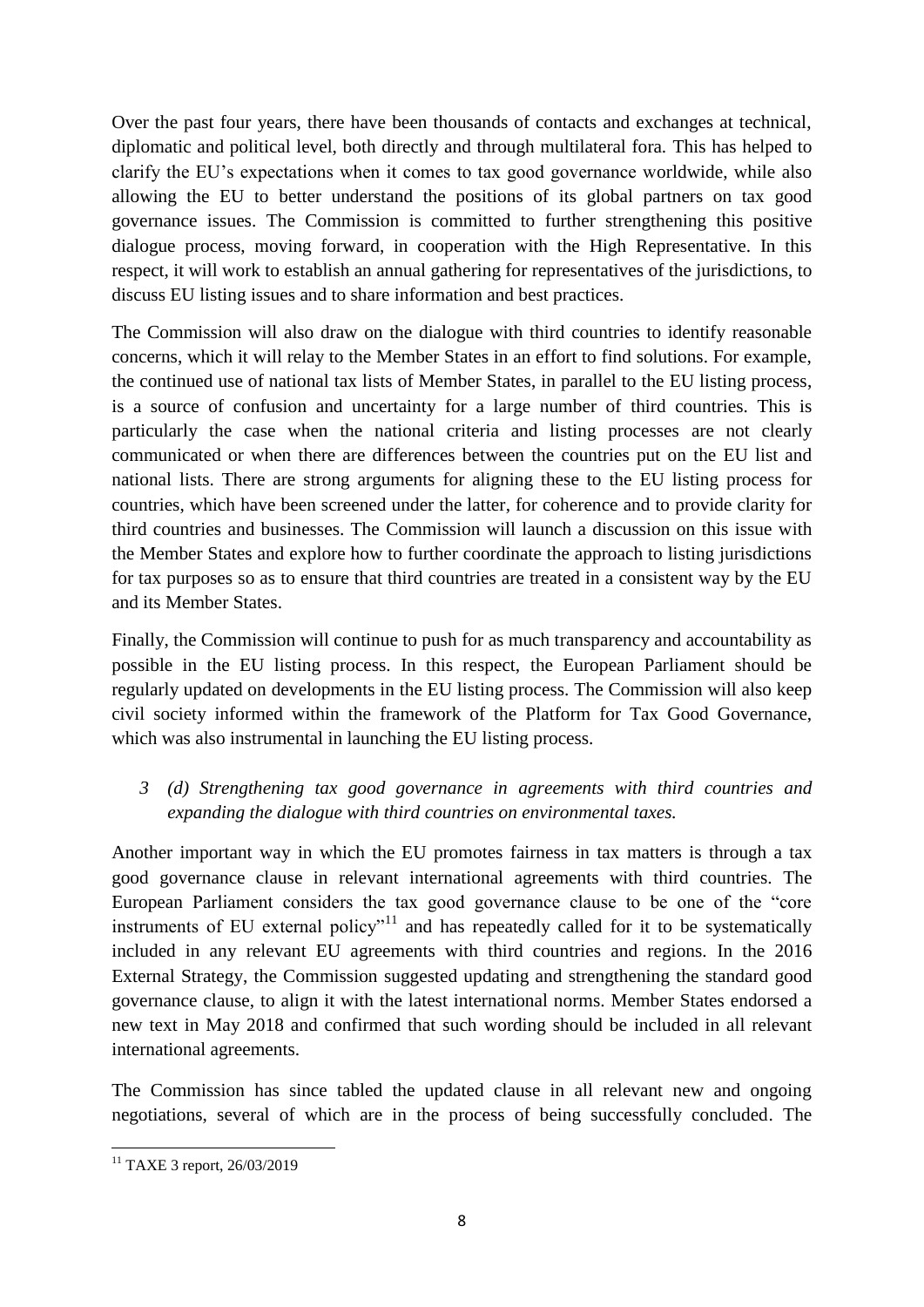Commission will continue to insist on the inclusion of the tax good governance clause in all relevant future negotiations on international agreements. In the event that a third country refuses to accept the clause, or insists on changing it to the extent that it no longer serves the intended purpose, the Commission and Member States must consider the appropriate response. Such countries could be scrutinised under the EU listing exercise.

The Commission in its dialogue with third countries will also put emphasis on the 'polluterpays principle', enshrined in the Treaty on the functioning of the European Union, which calls for pricing the negative externalities of polluting or other damaging activities. There is an under explored potential for environmental taxes to contribute to more progressive and sustainable tax systems and more equitable societies in developing countries. In many developing countries, increasing the amount of revenues raised through environmental taxation has also the potential to reduce state dependence on aid and debt financing, and to facilitate the mobilisation of domestic resources for public services. As environmental taxes are harder to evade than e.g. corporate or personal income taxes, they also have the potential to strengthen state accountability, improve tax morale and enhance fiscal governance.

# *4. IMPROVED MEASURES TO REINFORCE GOOD GOVERNANCE*

Listing a jurisdiction should be a last resort option, reserved for those countries that refuse to adequately acknowledge or address the EU's concerns with their tax systems. However, once a jurisdiction is listed, there should be consequences, to ensure that the EU list remains effective.

Since the EU list was established, countermeasures against listed jurisdictions have been developed on two aspects. First, the EU adopted stronger provisions in key EU funding legislation<sup>12</sup>, to prevent EU funds from being indirectly invested in or channelled through EU listed jurisdictions. In addition, EU Member States have agreed to apply defensive measures against EU listed jurisdictions in a coordinated way. Countermeasures linked to the EU list should be reviewed on a regular basis, to ensure that they are as dissuasive and effective as possible.

# *4 (a) Promoting Tax Good Governance through EU funds*

1

As announced in the 2016 External Strategy, the EU introduced a legally binding link between tax good governance standards and the use of EU funds. This is reflected in key legal instruments<sup>13</sup>, which prevent EU funds from supporting projects that contribute to tax avoidance. Additionally, for financial instruments and budget guarantees, the legal

 $12$  These include the current EU Financial Regulation (FR), Regulation (EU) 2017/16013 on a European Fund for Sustainable Development (EFSD), Decision 466/2014/EU on the External Lending Mandate (ELM) and Regulation on a European Fund for Strategic Investments (EU) 2015/10175 (EFSI).

<sup>&</sup>lt;sup>13</sup> Financial Regulation, European Fund for Sustainable Development (EFSD), the European Fund for Strategic Investment (EFSI) and the External Lending Mandate (ELM).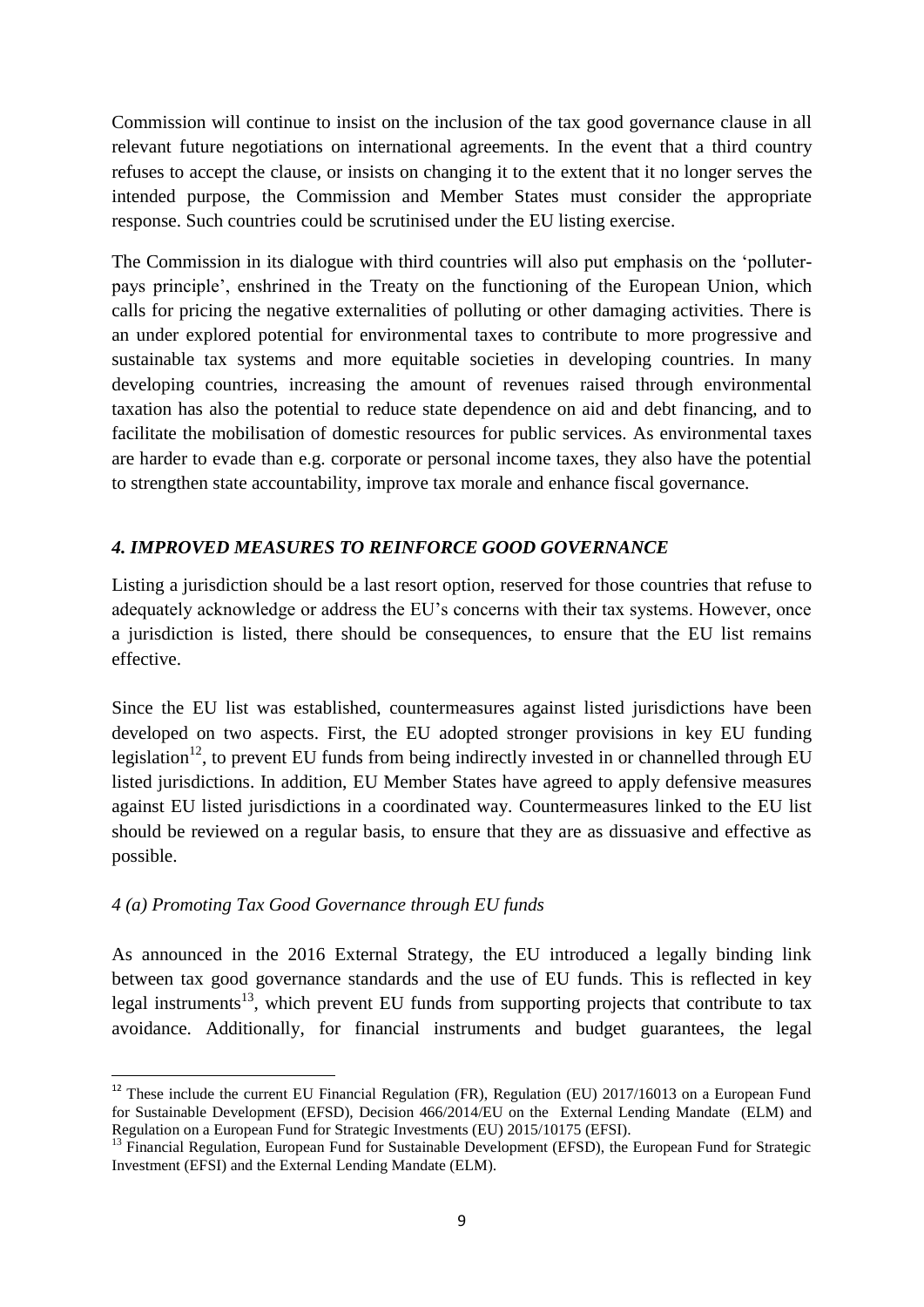framework prevents from using jurisdictions on the EU blacklist for tax or on the EU list of high-risk third countries for anti-money laundering and counter-terrorism financing purposes. However, if the project is physically implemented in the jurisdiction, funding may still be allowed to preserve development and sustainability objectives.

The Commission has also provided guidance<sup>14</sup> to EU implementing partners and called them to ensure that their internal policies allowed them to implement EU funds in line with the new EU tax requirements. The European Bank for Reconstruction and Development (EBRD) and the European Investment Bank (EIB) Group have published internal policies, to take into account the recent international tax developments<sup>15</sup>. The actions at international level and tightened rules for the use of EU funds are also leading a number of international financial institutions and national agencies to enhance their due diligence checks. This is encouraging market operators, in turn, to move away from schemes in non-cooperative jurisdictions and to pay closer attention to the risks of tax avoidance.

Based on the application of these rules so far, the Commission considers that they could be used more widely, to reinforce tax good governance principles. EU Member States should mirror the EU efforts when it comes to the use of their own funds. The Commission urges Member States who have not already done so to reflect the EU requirements in their national funding policies and in the compliance rules of their promotional banks and development agencies. In that way, no funds from the EU or its Member States would be channelled through entities from listed jurisdictions or be involved in tax avoidance schemes. This would give the EU more weight and credibility when promoting tax good governance standards internationally.

In the same line of thought, the Commission put forward a Recommendation<sup>16</sup> pursuant to which Member States should make their financial support to undertakings conditional on the absence of links between those undertakings and jurisdictions that feature on the Union list of non-cooperative jurisdictions for tax purposes, so as to ensure that the considerable efforts made by Member States to support the recovery are implemented in a way that is consistent with the need to ensure international tax fairness.

The Commission will also launch, most probably by end of 2020, a discussion with Member States to consider how this alignment of EU and national funding policies can be achieved. It will also consider in this context whether the use of EU and Member States' funds and Member States' defensive measures can be better aligned, to concentrate the impact on noncooperative jurisdictions.

1

<sup>&</sup>lt;sup>14</sup> Commission Communication on new requirements against tax avoidance in EU legislation governing in particular financing and investment operations (C(2018)1756, 18.03.2018).

<sup>&</sup>lt;sup>15</sup> See [Domiciliation of EBRD clients](https://www.ebrd.com/what-we-do/strategies-and-policies.html) and EIB Group policy towards weakly regulated, non-transparent and [noon-cooperative jurisdictions and tax good governance](https://www.eib.org/attachments/strategies/eib_group_ncj_policy_en.pdf) (2019).

 $16$  C(2020) 4885 final.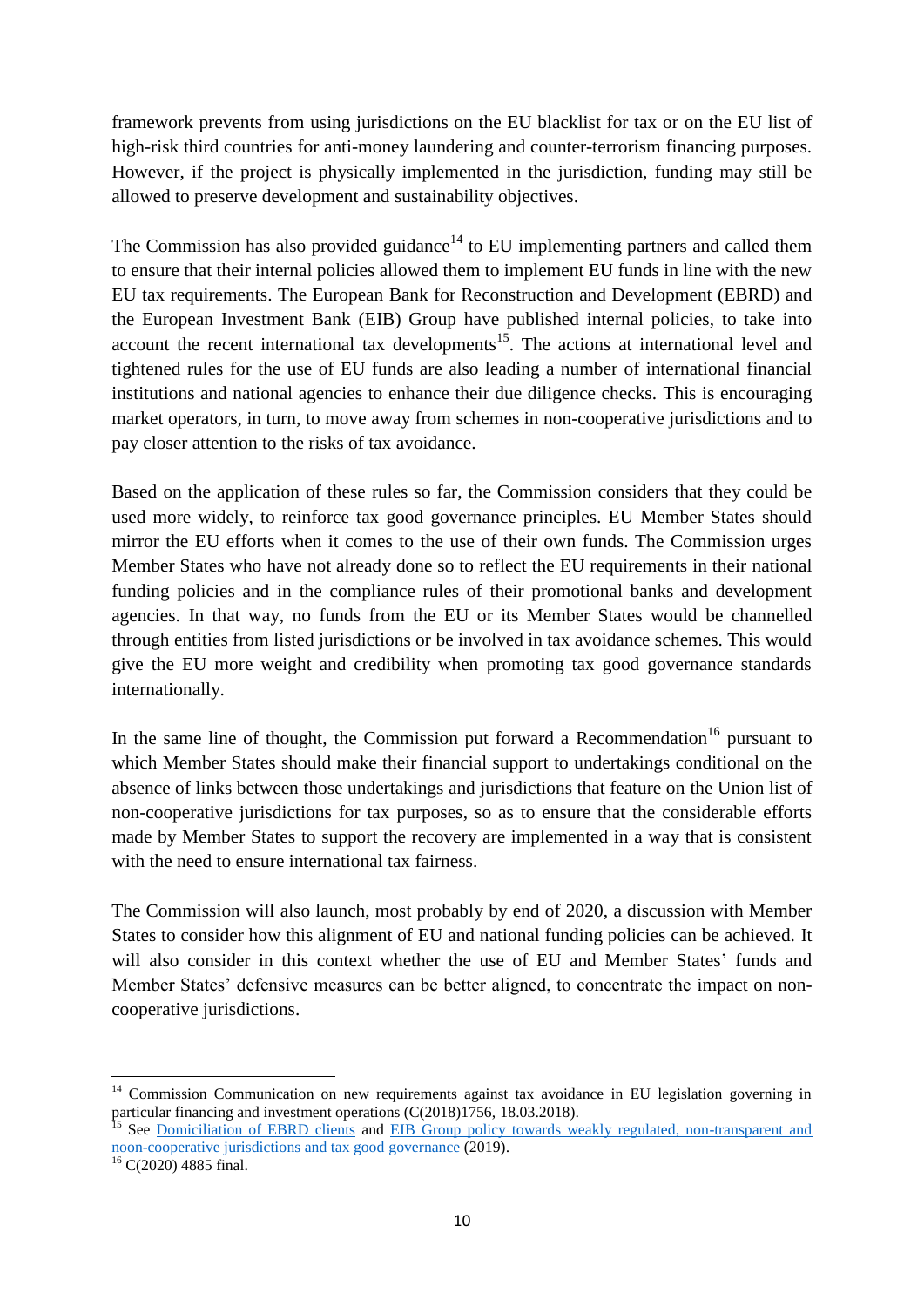As a second step, building on experience at EU level, the Commission will consider how to bring other international donors on board in preventing tax avoidance in the use of all public funds. The Commission will report on the internal EU coordination work by mid-2022, and then consider ways to promote best practices at a broader international level.

In parallel, the Commission will continue to engage in close dialogue with the international financial institutions and other implementing partners, to review how the new EU requirements have impacted their work and processes. In particular, it will consider whether the guidance needs to be clarified or updated. In order to smoothen implementation, identify best practices and promote a level playing field, the Commission will launch discussions with EU implementing partners on this issue before the end of 2020. On the basis of these discussions, it will present a report to the European Parliament and the Council, as of 2022, with clarifications and solutions for particular issues, as needed.

# *4 (b) Strengthening defensive measures against non-cooperative jurisdictions*

In addition to having implemented the stronger provisions for EU funds, the Commission has consistently called on Member States to apply strong, dissuasive and coordinated defensive measures against EU listed countries. A common approach to defensive measures is important to ensure that the EU list has real impact, and also to provide clarity and certainty to third countries and investors. In December 2017, Member States took the initial steps towards coordination, by agreeing on certain administrative measures, such as increased audits, to apply to companies and investors in EU listed countries<sup>17</sup>. This was reinforced in December 2019, when Member States agreed on a toolbox of defensive measures to apply against EU listed countries<sup>18</sup>. Member States will start to apply these defensive measures in 2021 and agreed to assess the need for further coordination in 2022.

This coordinated approach goes in the right direction but it lacks ambition. In particular, the fact that Member States can choose which and how many measures to apply from the toolbox could result in a patchwork situation across the Single Market. This may not address businesses' concerns with regard to the legal uncertainty and administrative burdens. It may also enable certain taxpayers to exploit mismatches between Member States' measures, to continue to shift untaxed profits out of the Single Market.

The Commission will monitor the situation carefully, as Member States start to apply the agreed defensive measures, and conduct an evaluation of those measures. If the toolbox approach is not effective enough, on the basis of the abovementioned assessment in 2022, it will consider a legislative proposal for coordinated defensive measures. This would allow the

**.** 

<sup>&</sup>lt;sup>17</sup> See Annex III of the Council conclusions on the EU list of non-cooperative jurisdictions for tax purposes (https://www.consilium.europa.eu/media/31945/st15429en17.pdf)

<sup>&</sup>lt;sup>18</sup> See Annex IV of the Report from the Code of Conduct Group (Business Taxation) to the Council (https://data.consilium.europa.eu/doc/document/ST-14114-2019-INIT/en/pdf)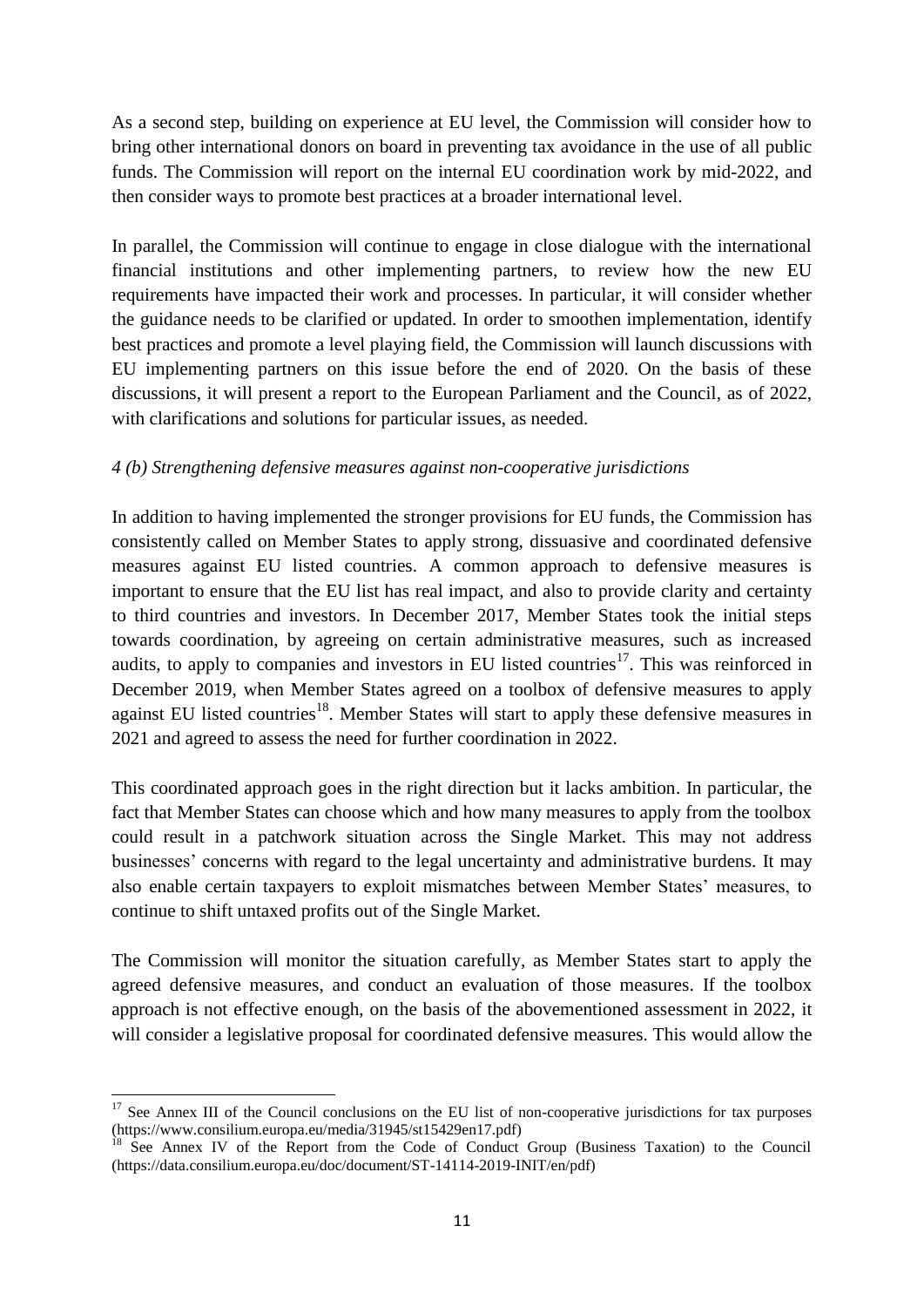EU to give real "teeth" to the EU list and would ensure a truly coordinated policy towards EU listed countries.

# *5. SUPPORTING PARTNER COUNTRIES IN TAX GOOD GOVERNANCE*

The EU's tax good governance agenda extends beyond taxation policy concerns. As the world's largest donor of development aid and supporter of global governance, the EU is conscious of the importance of good governance for developing partners.

Raising sufficient revenues remains a challenge for many developing countries. Over a third of African countries have a tax to GDP ratio of under  $15\%$ <sup>19</sup>, which is considered the minimum to allow for the provision of basic social services. Developing countries depend almost twice as much on corporate income tax for revenues as developed countries  $do^{20}$ . As such, they are much harder hit by the problems of tax fraud, tax evasion and tax avoidance. Likewise, they are likely to benefit from EU and international efforts to raise global standards and curb aggressive tax planning worldwide.

The 2016 External Strategy underlined the need for greater coherence between EU tax policy and its international development objectives. The Commission, through its "Collect More – Spend Better" initiative<sup>21</sup>, set out clear measures to help partner countries to improve and protect their tax bases, raise sustainable revenues and improve the efficiency of government spending. Since then, the EU has been supporting partner countries to improve their domestic resource mobilisation and to implement fair, transparent and effective tax systems. This is in keeping with the EU's commitments under the Addis Tax Initiative<sup>22</sup>, where it pledged to increase both technical and financial support for domestic revenue mobilization in developing countries.

In line with its commitments, the EU is on track to double the support for developing countries in the area of domestic resource mobilisation. Since 2015, the Commission has steadily increased support in this area having reached approximately EUR 1000 million commitments in 2019 and has co-financed a tool<sup>23</sup> to assist with reforms in 94 tax administrations worldwide, amongst other things. Bilateral budget support operations increasingly include assistance to mobilise domestic revenues and implement tax good governance standards. This financial and technical support remains crucial in helping countries with limited administrative and financial capacities and the EU will continue to invest heavily in this area.

**.** 

<sup>&</sup>lt;sup>19</sup> According to OECD revenue statistics

<sup>&</sup>lt;sup>20</sup> Corporate income tax accounts for 16% of total tax revenues in low and middle-income economies, compared to 8% for developed countries.

<sup>&</sup>lt;sup>21</sup> https://ec.europa.eu/international-partnerships/system/files/swd-collect-more-spend-better\_en.pdf

<sup>&</sup>lt;sup>22</sup> A specific initiative within in the framework of the Addis Ababa Action Agenda, focussed on increasing development assistance for tax capacity and promoting policy coherence for development. See: http://www.addistaxinitiative.net/.

 $^{23}$  Tax Administration Diagnostic Assessment Tool (TADAT)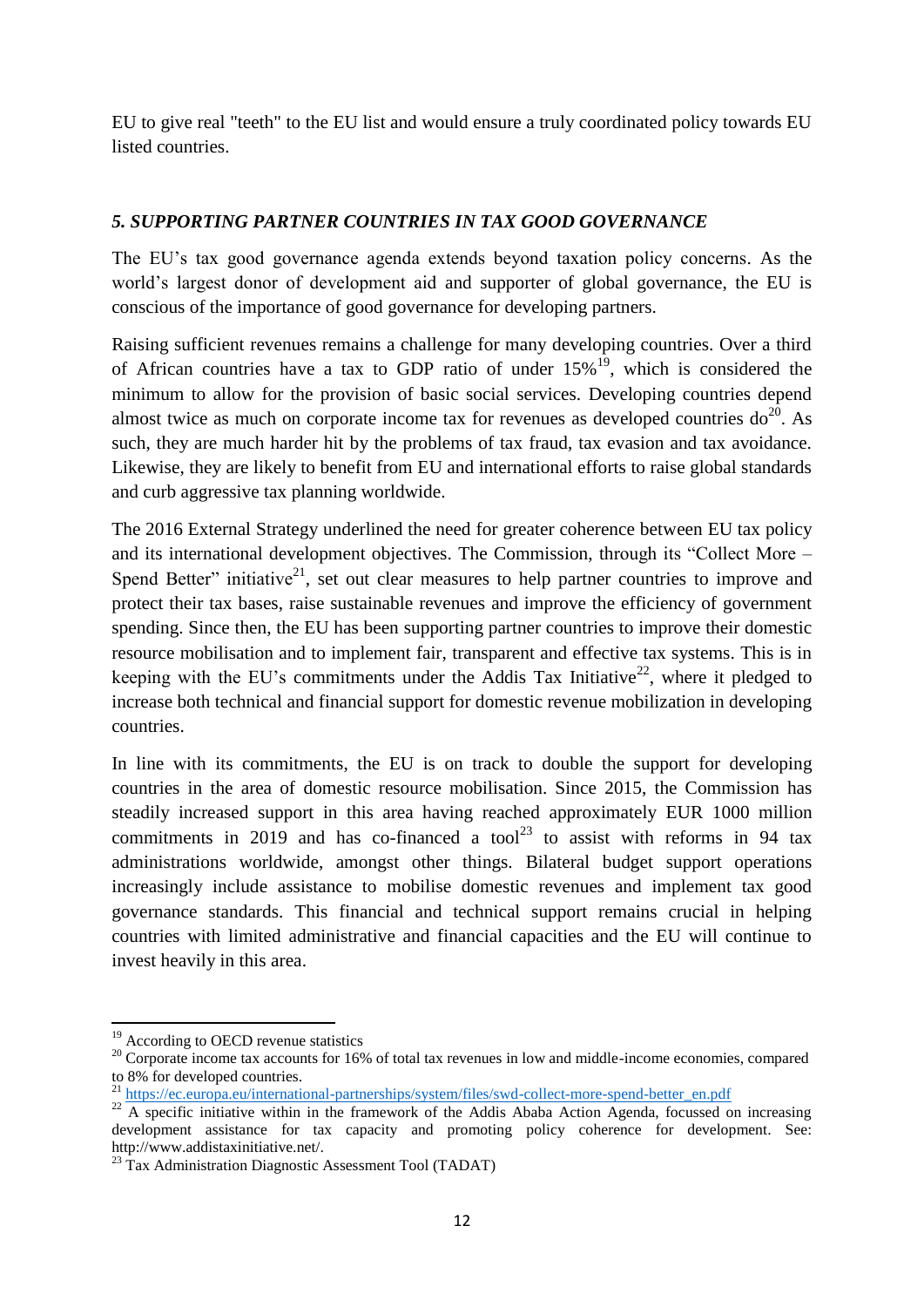In addition, the Commission has also analysed possible spillover effects of double tax treaties signed by Member States with developing countries, in particular with the poorest countries. The Commission developed a toolbox<sup>24</sup> that the Member States could take into account when negotiating double tax treaties with developing countries to support their domestic revenue mobilisation. The issue of spillovers was looked at in detail by the Platform on Tax Good Governance and the Commission organised an expert-level seminar on the issue in 2018. Work will continue on this issue under the new mandate of the Platform on Tax Good Governance.

# *5 (a) Strengthening partnership and cooperation internationally*

With the start of the Decade of Action to implement the Sustainable Development Goals<sup>25</sup>, tax good governance remains a key issue on which all countries have to act. This is also in line with the principle of policy coherence for development. The Commission is therefore determined to give even greater impetus to tax good governance measures and initiatives to boost domestic revenue mobilisation amongst the EU's developing partners.

The Addis Tax Initiative was supposed to end in 2020. However, the signatories of this Initiative agreed to prolong the work, given the positive contribution it can make to countries' long-term sustainable development. The Commission is actively contributing to defining the plan for the next phase of work under the Addis Tax Initiative, post-2020. It firmly believes that the work in this area should be fully aligned to the Sustainable Development Goals, and that work on domestic revenue mobilisation at international level should be accelerated.

The EU cannot work in isolation on tax good governance and its implementation in developing countries. Strong collaboration with the OECD, the UN, the IMF and other international actors is essential, to coordinate effective assistance and support. For example, Integrated National Financing Frameworks (INFF) – which identify how each country's sustainable development strategy will be financed from all sources of finance (public/private, domestic/international) - would be an ideal framework to discuss how to best target funding. The Commission will also continue to encourage and support Member States in providing technical expertise on tax matters to the EU's developing country partners, via existing EU tools such as twinning and the technical assistance and information exchange instrument (TAIEX).

# *5 (b) Integrating developing countries into the global tax framework*

EU efforts to help developing countries fight tax abuse and mobilise domestic revenues can only be effective if there is a strong sense of ownership in the jurisdictions themselves. The global work to improve good governance requires a fully inclusive and collaborative global approach. For that reason, the EU has actively supported the participation of developing countries in international tax fora, where standards are set and peer reviews are conducted.

**<sup>.</sup>** <sup>24</sup> https://ec.europa.eu/taxation\_customs/sites/taxation/files/toolbox\_dtas\_spill\_overs\_en.pdf

<sup>25</sup> <https://www.un.org/sustainabledevelopment/decade-of-action/>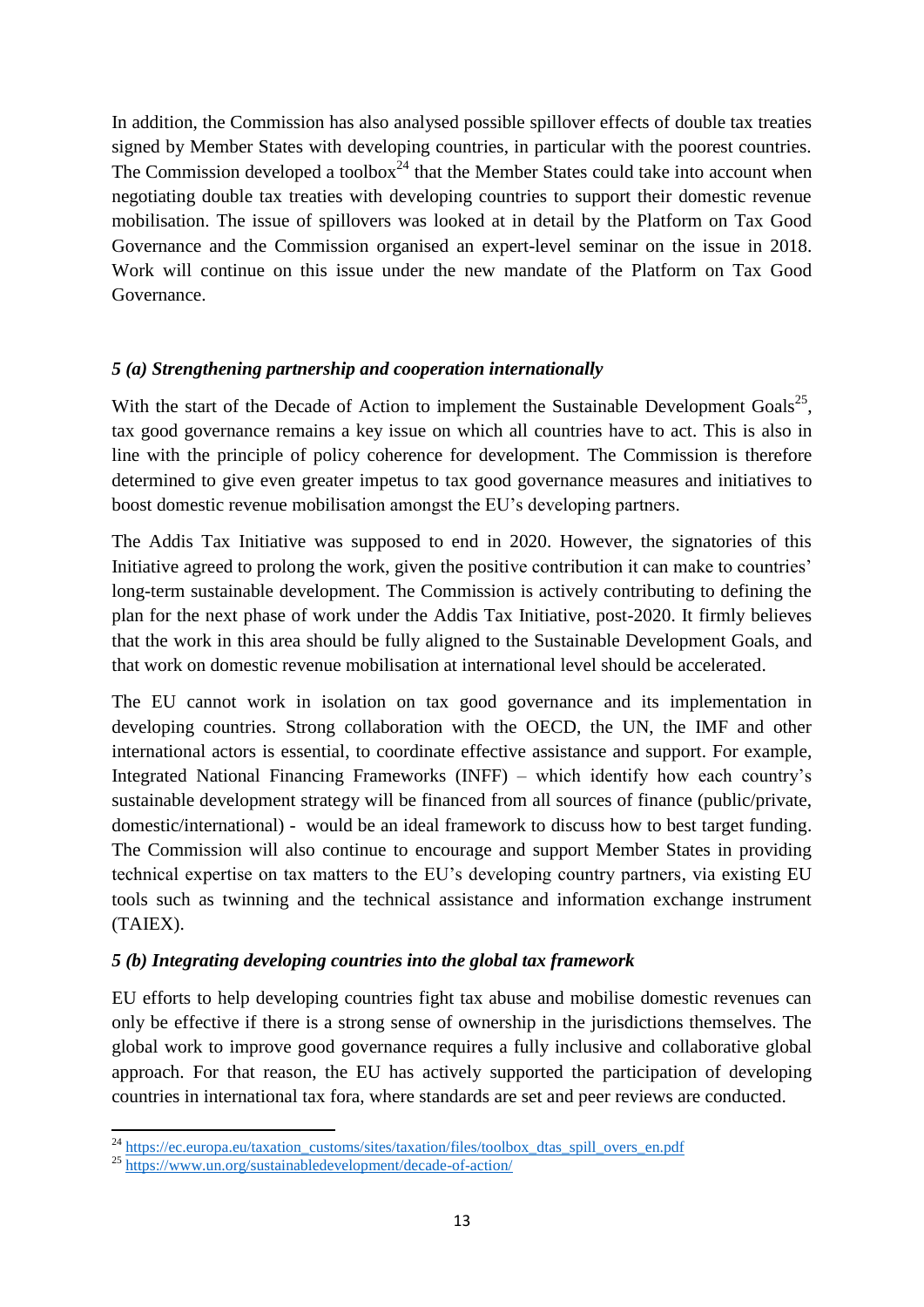Through the EU listing process, all countries were encouraged to join the OECD's Inclusive Framework for Base Erosion and Profit Shifting (BEPS) and the Global Forum on Transparency and Information Exchange. As participants in those fora or other organisations, developing countries have a voice around the table as new global standards are set and peer reviews are carried out. The EU also provided funding, through international organisations, for technical assistance to developing countries in implementing agreed tax good governance standards. This included, for example, EUR 2 million to the Global Forum in 2019, to help developing countries to improve their tax transparency measures. The Commission will continue to support the active participation of developing countries in these bodies, and will work to ensure more targeted assistance<sup>26</sup> and enhanced policy dialogue to support their domestic revenue mobilisation.

### *5 (c) Widening the policy agenda*

**.** 

The Commission, in cooperation with the High Representative, will also reflect on how to integrate wider tax priorities in the EU's relations with developing countries. Certain policy priorities, while not directly linked to tax good governance, are highly relevant in supporting more sustainable, robust and future-proof tax systems in developing countries. This is particularly the case for green taxation, the taxation of the digital economy and possible international corporate tax reforms. The countries should be encouraged to proceed in the sustainable tax shift, which has to be introduced within broader fiscal reform packages to avoid the risk of increasing the often already large societal inequalities.

The link between trade policies and revenue priorities in third countries and other policy areas also requires consideration. For example, developing countries should be supported in identifying alternative sustainable tax revenues, to compensate for decreasing customs revenues, which may arise due to their better integration into regional and international economy including corresponding tariff reductions. The EU should help those developing countries that want to reduce barriers for businesses and lower tariffs by identifying alternative sustainable revenues and improving administrative governance in the area of customs and taxation. This may include environmental taxes, many of which are in principle more difficult to evade and aim at supporting sustainable development. The EU has already provided support in these areas and will continue to contribute to countries' efforts to align their legal environment to international norms where third countries so request and in a way that best suits third countries.

The Commission will follow up to the proposal for a new Neighbourhood, Development and International Cooperation Instrument<sup>27</sup>, which foresees that *"taxes, duties and charges imposed by partner countries may be eligible for financing"*.

<sup>&</sup>lt;sup>26</sup> The Commission, together with several EU Member States and other international donors supports and streamlines the OECD Global Relation and development programme. See:<https://www.oecd.org/ctp/tax-global/> <sup>27</sup> <https://eur-lex.europa.eu/legal-content/EN/TXT/?uri=COM%3A2018%3A460%3AFIN>